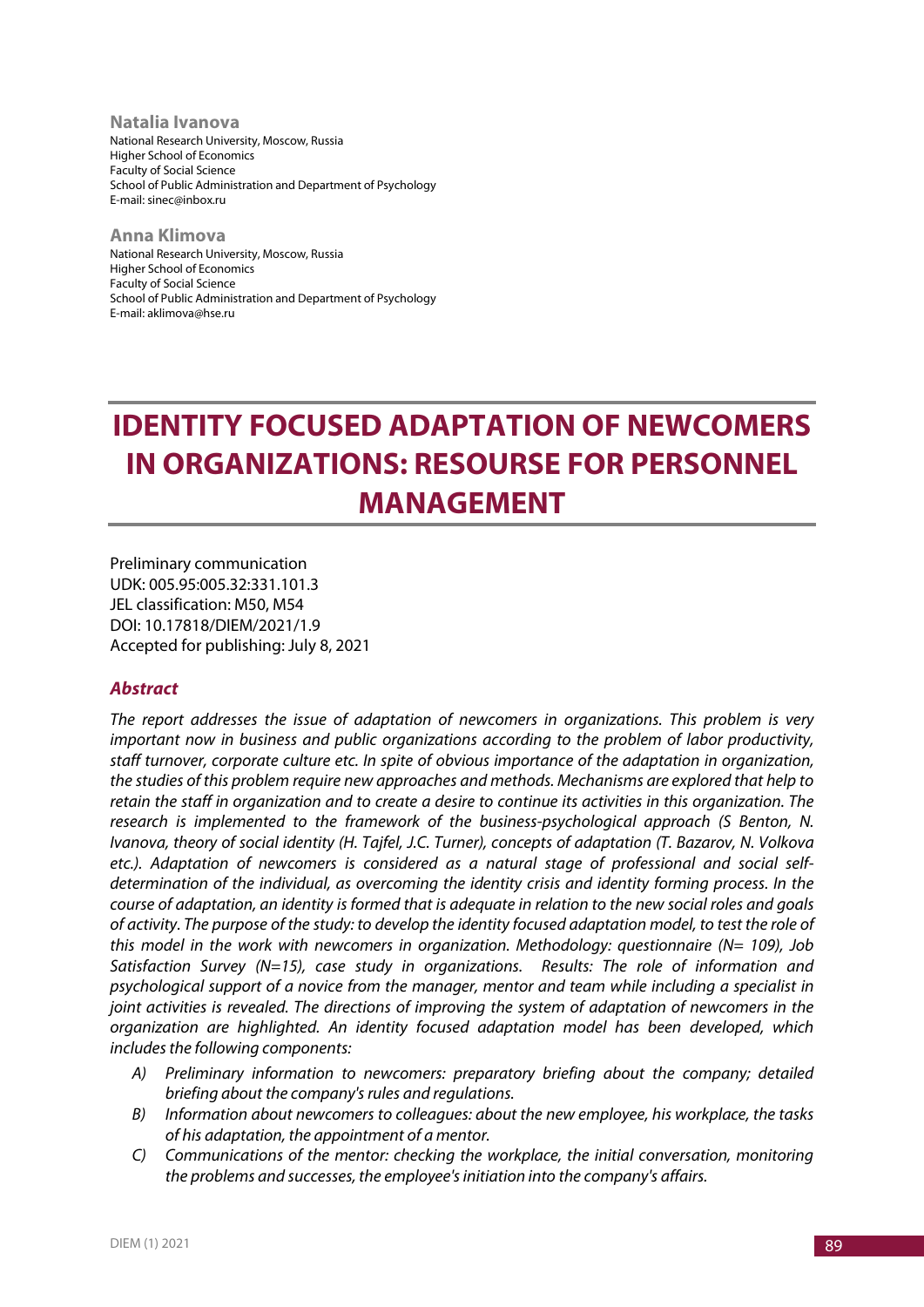- *D) Communications of the manager: aimed at reducing the uncertainty of the newcomer in the first days of work.*
- *E) Communication of newcomers: questions, feedback, ideas, doubts, wishes.*

*Results of this research can be useful for management, counseling and coaching for development of newcomer's identity, loyalty, and performance.*

*Keywords: business psychology, identity focused adaptation model, personnel management, loyalty, adaptation of personnel, social identity, strategy of communication*.

## **1. INTRODUCTION**

The adaptation (socialization) of newcomers in organization is an important research topic both from the point of view of employee development and the improvement of organizational culture (Wang et al, 2015). For HR departments and management the effective employee adaptation helps to increase the efficiency of staff activities, full membership and involvement in the organization. Newcomer adaptation performs significant socializing role and generally is an effective measure of retaining them in the organization. At the same time some socialization tactics of newcomers were negatively related to role ambiguity, role conflict, and intentions to quit, and positively related to fit perceptions, job satisfaction, organizational commitment, job performance, and a custodial role orientation (Saks et al., 2007).

Successful adaptation of personnel is a factor that affects the labor productivity and reduce staff turnover (Gusareva, 2016), the level of involvement and loyalty of personnel in the organization (Volkova, 2013), the duration of the employee's work in the company and its competitiveness (Fateeva, 2012) etc. In this regard, in scientific and practical terms, much attention is paid to the problem of personnel adaptation management. Companies are implementing adaptation programs (Khramov, 2017), aimed at helping employees to understand the working conditions, norms of behavior, etc.

From the experience of many companies, it becomes clear that the painful problems are centered on staff satisfaction, loyalty, turnover and quality of work. For instance, a high rate of staff turnover does not allow forming permanent and well-coordinated professional team; creating a favorable atmosphere to work and as a result decries the performance. Organization spends resources to adjust the specialist and needs to improve the efficiency of this process. That is why it is very important to study how in the period of adaptation we can avoid this situation and find good instruments to influence the personnel desire to work in organization and to realize professional aims on higher level of performance.

The study is addressed to the adaptation of newcomers in organization by the new approaches to effectiveness of one. Our research generally is based on the comprehensive approach. On the base of business psychology approach (S Benton, N. Ivanova,), social identity approach (H. Tajfel, J.C. Turner), and concepts / research of adaptation (T. Bazarov, N. Volkova etc.) a model of adaptation which is focused on development of newcomer's social identity (Identity Focused Adaptation, IFA) has been developed. Social identity is an important factor of conscious behavior of new employees in the organization. The IFA can help new staff in clear understanding of values, professional and social roles and patterns of organization. Conditions studied for the development of those human qualities that allow employees to be capable of personal growth, effective communication with people, maintaining human values, etc.

On this theoretical basis mechanisms that help specialists in human resources management finding new instruments useful for maintaining relative stability of personnel and improving the level of their performance, personnel engagement and loyalty have been developed.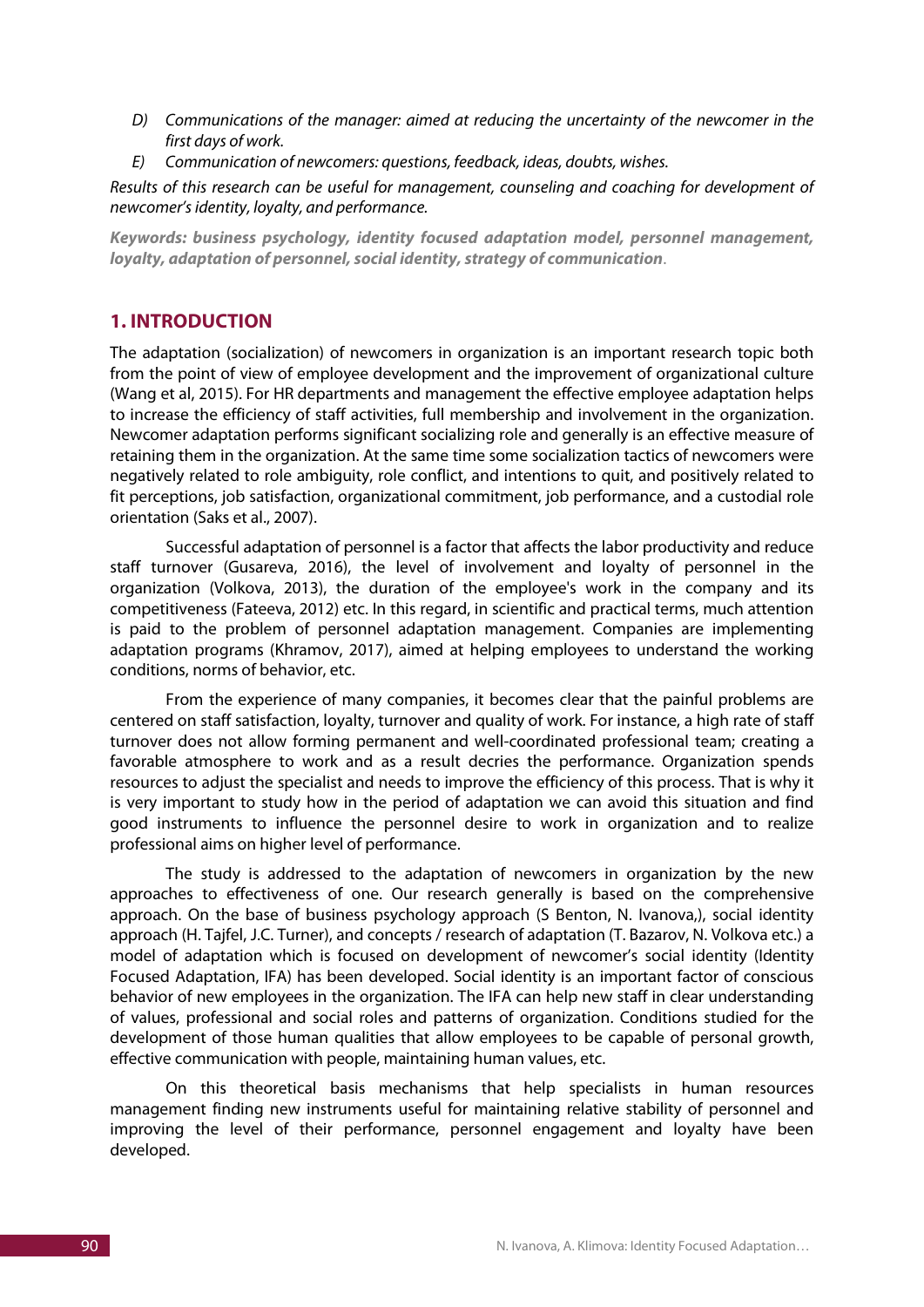#### **1.1. Adaptation of newcomers in organization**

In general, the adaptation of new employees is considered as the process of their adaptation to professional, social, organizational, economic, domestic and other working conditions. This means that the employees learn the content and working conditions, the requirements of the social environment. But they also learn about themself and personal qualities within these conditions and requirements. In the process of adaptation, there is a cross adjustment of the employee and the team, based on mutual activity and interest in each other.

As a technology, personnel adaptation is a process incorporated into the human resource management system, and also as a process through which an organization trains an employee, and the employee learns the subtleties of his role in the organization. Personnel adaptation is considered as a certain restructuring of the self-consciousness and behavior of the individual during the development of a person in a new professional activity and entering organizational relations (Bazarov, Eremin, 2012). This process has its own structure, sequence, and features of the flow. It is aimed at obtaining a certain economic and social result in the organization and is limited to the time slot after which the expected effect should be achieved (Volkova, 2013).

There are two perspectives of considering the process of personnel adaptation, namely, from the point of view of the adaptation of the individual to social conditions and from the point of view of the transformative influence of the new employee on the organizational culture (Bazarov, Eremin, 2012). Actually, adaptation is a mechanism for the development of a young specialist through interaction with the organizational environment and at the same time, one of the methods for developing the potential of the organization's human resources (Sopoev, 2013).

In fact, the stability and effectiveness of the organization as a whole depends on the ability of the organization to qualitatively socialize new members (Petrovskaya, 2013). Properly organized staff adaptation leads to a positive attitude of the new employee to the choice of their place of work and the desire to successfully fulfill professional requirements (Volkova, 2013), to clear understanding of the role performed (Bauer et al., 2007; Saks et al., 2007), to reduce uncertainty, to bring the goals of the employee closer to the goals of the organization (Cable, Parsons, 2001). The adaptation of an employee in an organization is of a social nature and is carried out through the mechanisms of social and professional identification (Dmitrieva, 2003) and the development of professional self-awareness (Blokhina, 2008).

Our research is based on business psychology approach according which business is considered as a professional and social environment that affects the formation of the personality of all business entities. Studies are focused on the factors and conditions under which people in an organization successfully cope with their tasks. Results should be useful for the personal development and at the same time for the business efficiency, for development of new methods of management in organization (Ivanova, Benton, et al, 2019).

Within the framework of the business-psychological approach, we consider the personnel's adaptation as a process that ensures the inclusion of a person not only in a new profession, but also in a broader environment of his life: social, physical, household, information. It is important to emphasize that the newly hired employee occupies several positions in the system of roles and relationships in the organization at the same time. The effectiveness of adaptation will be related to how quickly a person is able to recognize these roles and relationships, personally accepts them and builds his behavior accordingly. In addition, when entering a job in an organization, a person has certain goals, needs, and norms of behavior. In accordance with them, the employee makes certain requirements to the organization: to the working conditions and motivation.

It is also important for the organization to consider these requirements as much as possible in order to build a long-term relationship with the new employee. Therefore, in the course of adaptation, there is a mutual adaptation of the employee and the organization. The employee's vision of his personal and professional qualities can change. And in the organization, either certain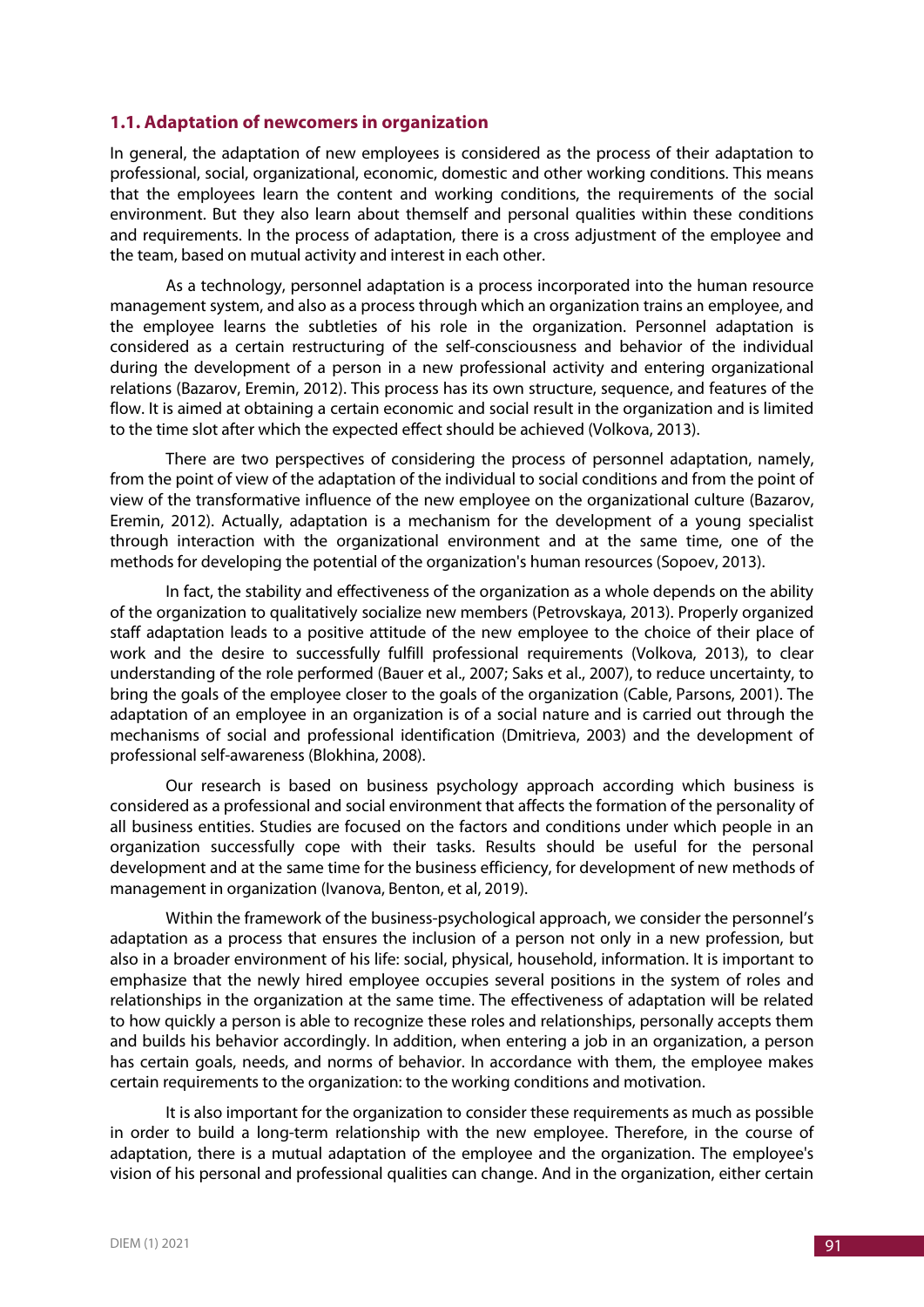values or requirements for personnel are strengthened, or new nuances of their application in specific conditions appear. A significant result of adaptation is related to how quickly and efficiently a new employee accepts his social roles in the organization.

#### **1.2. Identity focused adaptation (IFA)**

Many programs of adaptation are aimed on the development of newcomer's professional and social competence (such as hard and soft skills). In research and practice this kind of adaptation is named complex model of adaptation (CMA). At the same time, there is a demand for adaptation programs, where more attention is paid to the personality of the newcomer, his internal connection with the company (identification, engagement, loyalty etc.). A number of approaches use the concept of organizational socialization to describe the adaptation processes associated with personnel, which is characterized by the assimilation of the organization's values, behavioral characteristics, attitudes, and other aspects of a person's acceptance of his status in the organization and perception of himself as a full member of a new group (Ashford et al., 2007). Adaptation programs which follow this approach are very close to type as we named the Identity Focused Adaptation (IFA). Being studied how to strengthen the work with the personality, selfawareness in the course of adaptation.

According to the theory of social identity, membership in any groups is supported by a system of intra-group and intergroup attitudes and actions. Social identity reflects a person's involvement in professional, socio-political and other communities (as family, country, ethnic group, etc.) and may be a factor of individuals and groups' behavior in organizations. This phenomenon manifests a complex of status-role interpersonal and intergroup relations of a person included in certain groups (Tajfel, Turner, 1986). The popularity of the theory is explained by the appeal to the constantly relevant topic of "friends and strangers" and is based on the idea that each individual has certain social characteristics that demonstrate his belonging to a group or category (Ivanova, Morton, 2010). This approach led to a new understanding of organizational problems related to the career of employees, their productive relationships, etc., and the survival of the organization in a competitive environment (Haslam, 2004).

Despite the fact that researchers are paying more and more attention to the problem of identity formation in the process of adaptation (Zhu, Tatachari, Chattopadhyay 2015, Dmitrieva 2003), the question of the factors and mechanisms of the formation of newcomer's desire to continue their activities in the organization after adaptation is still poorly studied.

Taking into account the above-mentioned specifics of the interaction between an employee and an organization when entering into a new activity, we can say that the process of adaptation is accompanied by a crisis of the person's existing ideas about himself and his place among other people, which causes the need to adapt to new conditions. In this sense, the process of adaptation acts as a natural stage of professional and social self-determination of the individual when he enters any new organization and when mastering any new activity. Therefore, the main focus of work with new employees should be to help them in self-determination, the formation of social identity. The positive social identity of newcomers in a new social and professional environment is the basis of their desire to continue own activities in the organization. In our work, the adaptation of personnel is considered from the perspective of this issue.

Actualized identity is a cognitive basis for the understanding own professional level and competence, and accepting the values and behavioral standards in organization. All of these are important for commitment and performance in organization (Ivanova, Klimova, 2019).

It is possible to say that the acquisition of social identity is manifested in the subjective distinction of one's social and professional group, positive acceptance of a new status, values, traditions of the organization, conscious performance of activities, and understanding of one's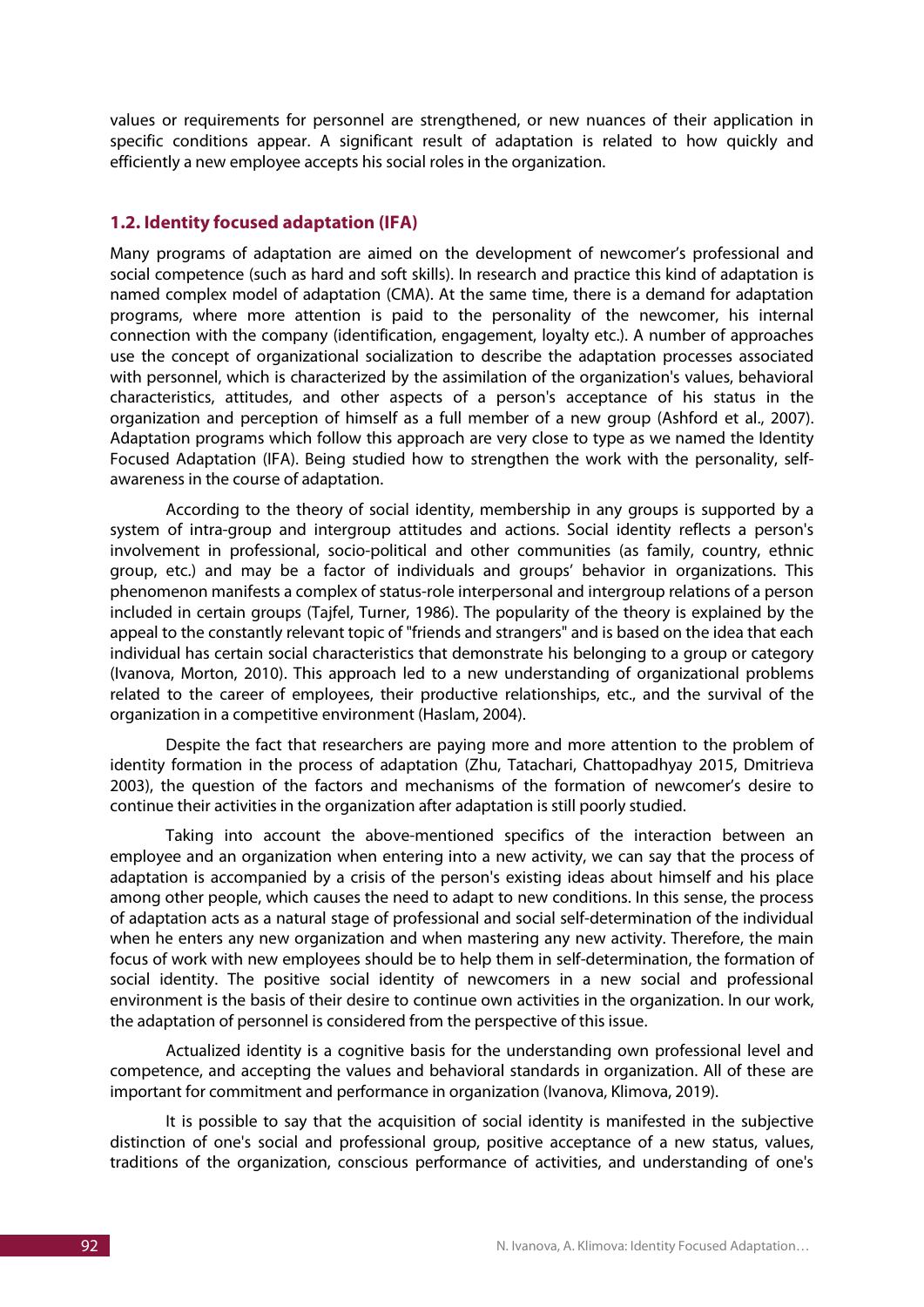level of professional development. On this basis, the employee develops positive attitudes towards the new organization, a desire to continue working in it, etc.

The process of entering a new position and profession is characterized by a person's awareness of its real attitude to the chosen field of activity, the image of his future career. It closely intertwines the various aspects of adaptation, since performing professional duties, a person adapts to the requirements of the social environment of the organization, values, norms, traditions of interaction with others (socio-psychological adaptation), to the living conditions of work and recreation, the workplace (household adaptation) , etc.

It might be argued that adaptation focused of identity is useful resource for personnel management because it helps to activate the self-determination process of personality and the identity formation. The main view of this model is concentrated on the organizational work for developing cognitive, value-motivational and behavioral characteristic of social identity of newcomers. It can help to employers in clear understanding of values, professional and social role and pattern of behavior in organization. This is important to increase a conscious employee behavior in relation to the new organization and to maintain stability and performance of personnel as well.

These theoretical foundations formed the basis of the empirical research on the peculiarities of the personnel adaptation in modern conditions.

## **1.3. Model and Data**

The aim of the empirical study was to identify the most significant adaptation factors of newcomers, which have a direct impact on the formation of their positive social identity.

Main suggestion was tested on the programs of adaptation focused on forming the positive social identity aimed to improve personnel satisfaction, engagement, and loyalty of newcomers.

Methodology: a secondary analysis of the data from our adaptation studies (2017-2018) in various organizations was carried out with an expert interview and statistical analyses in last years. Qualitative and quantitative methods were combined such as case study, observation, expert's evaluation, analysis of documents, questionnaires, statistical analysis (SPSS, Excel).

The study consisted of two parts. In the first part, we studied some aspects of adaptation based primarily on the competence-based model (CFA). Indicators taken into account were accepting a new status, motivation, and factors of adaptation (N=109). Method: the expert analyses of adaptation model, the author's questionnaire (N. Ivanova, A. Klimova, 2018), expert's evaluation (N=5), confirmatory factor analysis. In the second part, the effect of applying the IFA model in personnel management in organizations was studied. The new program was implemented in the company with the participation of M. Makeev and under our leadership (Makeev, 2019). Then we compared the effect of two programs - CFA and IFA in an organization on the same sample  $(N=15)$ at intervals of six months, when the new program was implemented. Methods: the self-report based on the Spectrum methodology (Job Satisfaction Survey; JSS), which evaluates job satisfaction as an emotional response to various aspects of work (Spector, 2008). In addition, changes in the average number of employees, the number of accepted and retired employees were taken into account.

## **2. RESULTS**

Part 1: A survey of newcomers (N=109) who passed the initial adaptation in organizations where the competence-based model of adaptation (CFA) is used showed that employees need a psychological assistance for self-determination and overcoming the identity crisis. The set of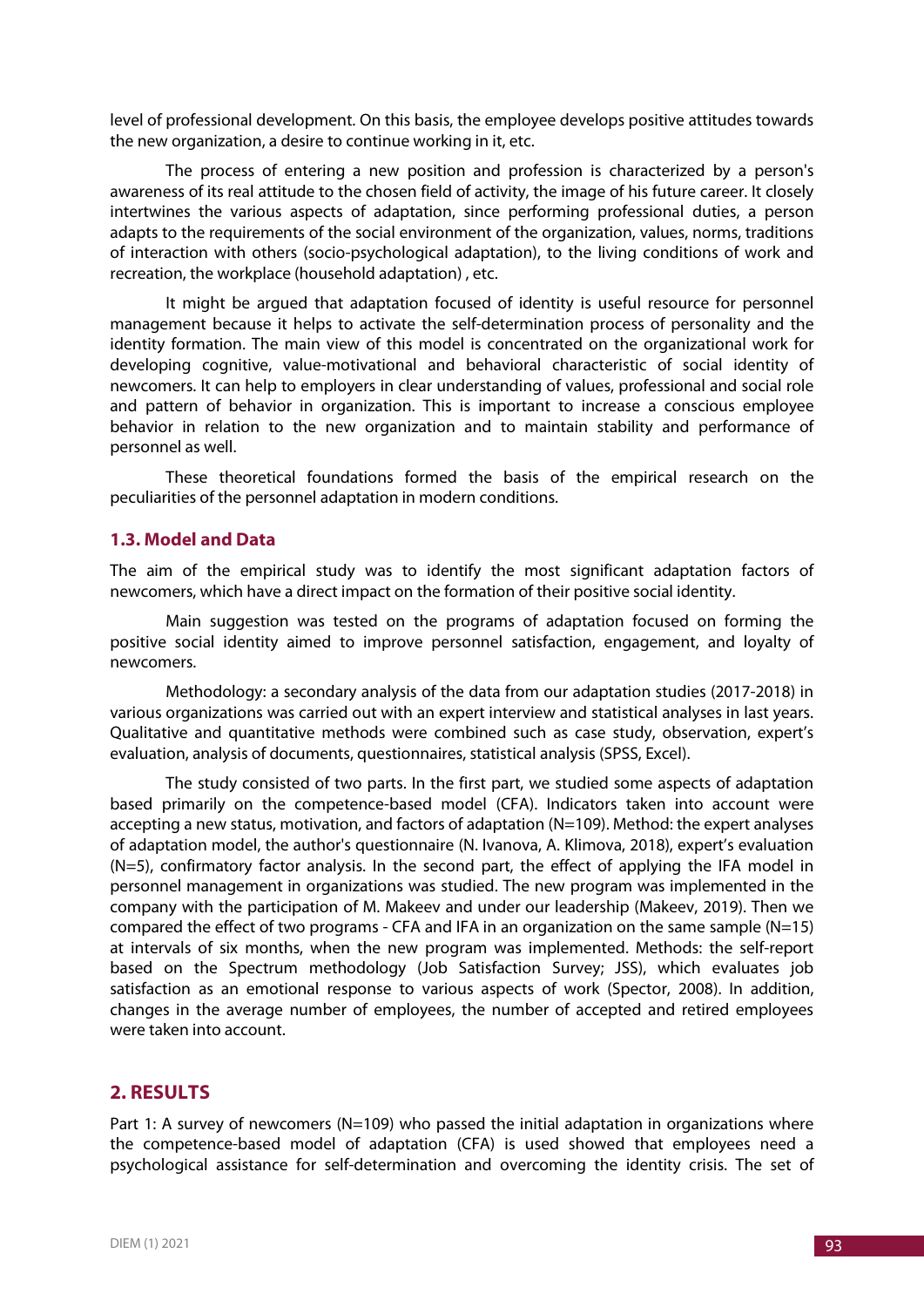indicators were considered, including the acceptance of a new status and professional motivation (cognitive and motivational indicators of identity) and factors of adaptation.

The correlation analysis showed that the acceptance of the status is associated with the level of the department (0,199\*), the presence of an internship (0,375\*\*), good working conditions (0,206\*), the attachment of a mentor (0,186\*), the performance of responsible tasks (0,188\*), and mentoring (0,186\*), (\*\*p<0.01, \*p<0.05).

The complex indicator of satisfaction of motives is stylistically associated with a good information system in the organization  $(0.192^*)$ , the possibility of receiving various assistance (0.283\*), and the attentive attitude of the manager (0.191\*), execution of one-time assignments and development of contacts (0.210\*). The significance of employees' remuneration is related to the stability motive  $(0, 326^*)$ ,  $(*p<0.01)$ .

The survey revealed a high need for a new status, as well as awareness and satisfaction of the newcomer's motives. But expert analysis has shown that these aspects of adaptation are less satisfied in practice. This can be seen from the factor analysis and expert assessments (Table 1)

| Name with<br>proportion of<br>explained<br>variance                    | Statistically significant variables                                                                                                                                                                                                                | Explanation of a<br>newcomers need                                                        | Expert<br>evaluation (5-<br>point scale) |
|------------------------------------------------------------------------|----------------------------------------------------------------------------------------------------------------------------------------------------------------------------------------------------------------------------------------------------|-------------------------------------------------------------------------------------------|------------------------------------------|
| Leadership and<br>collaboration<br>(0.113)                             | Good attitude of the manager (0.845),<br>collaboration with a supervisor (0.741), mentor<br>(0.725), collaboration with colleagues (0.679),<br>responsible tasks (0.667), having friends in the<br>department (0.658).                             | Networking and<br>support from<br>management and<br>colleagues                            | 4,3                                      |
| Meeting<br>expectations<br>(perspectives,<br>relationships)<br>(0,073) | Knowledge of requirements (0.644), satisfaction<br>of motives (0.554), understanding of career<br>prospects (0.468), friendly relations (0.479),<br>assistance from the team and management<br>(0.461), difficulties in joining the team (-0.531). | Knowledge about<br>various activity<br>and the ability to<br>satisfy all their<br>motives | 3,7                                      |
| <b>Public activities</b><br>(0,066)                                    | Significance of social activity (0.614), experience<br>of social activity (0.537), age (0.567), problems of<br>seeking help from colleagues (0.530).                                                                                               | Newcomers need<br>diverse<br>communication                                                | 3,9                                      |
| Certainty of<br>requirements<br>(0,062)                                | Clear understanding of the new working<br>conditions (0.684), clear requirements, job<br>responsibilities (0.369), ambiguity of<br>professional responsibilities (- 0.664).                                                                        | Clear knowledge<br>of working<br>conditions, job<br>requirements, and<br>their readiness  | 4,1                                      |
| Material<br>expectations<br>(0,051)                                    | Work information (0.465), well-organized<br>workplace (0.353), knowledge of the<br>organization (0.403), desire for stability (0.479),<br>desire for a career (0.381), non-compliance with<br>expectations (-0.331).                               | Information for<br>self-determination<br>about salary and<br>workplace                    | 3,8                                      |

Table 1 Factors of adaptation and expert's evaluation of implementation this factor on practice

Results of this part showed that positive factors of adaptation are associated with information about many aspects of organization, and job as well as about own motivation and results. That is why the following components of the IFA model were considered: cognitive elements (information about profession, social roles, perspectives etc.), values (information about moral norms, ethic, mission, vision as well as emotional background of interactions), behavioral elements (personal brand, standards of conduct). At this stage, positive identity indicators were developed such as: conscious acceptance of new status, wide range of social and cognitive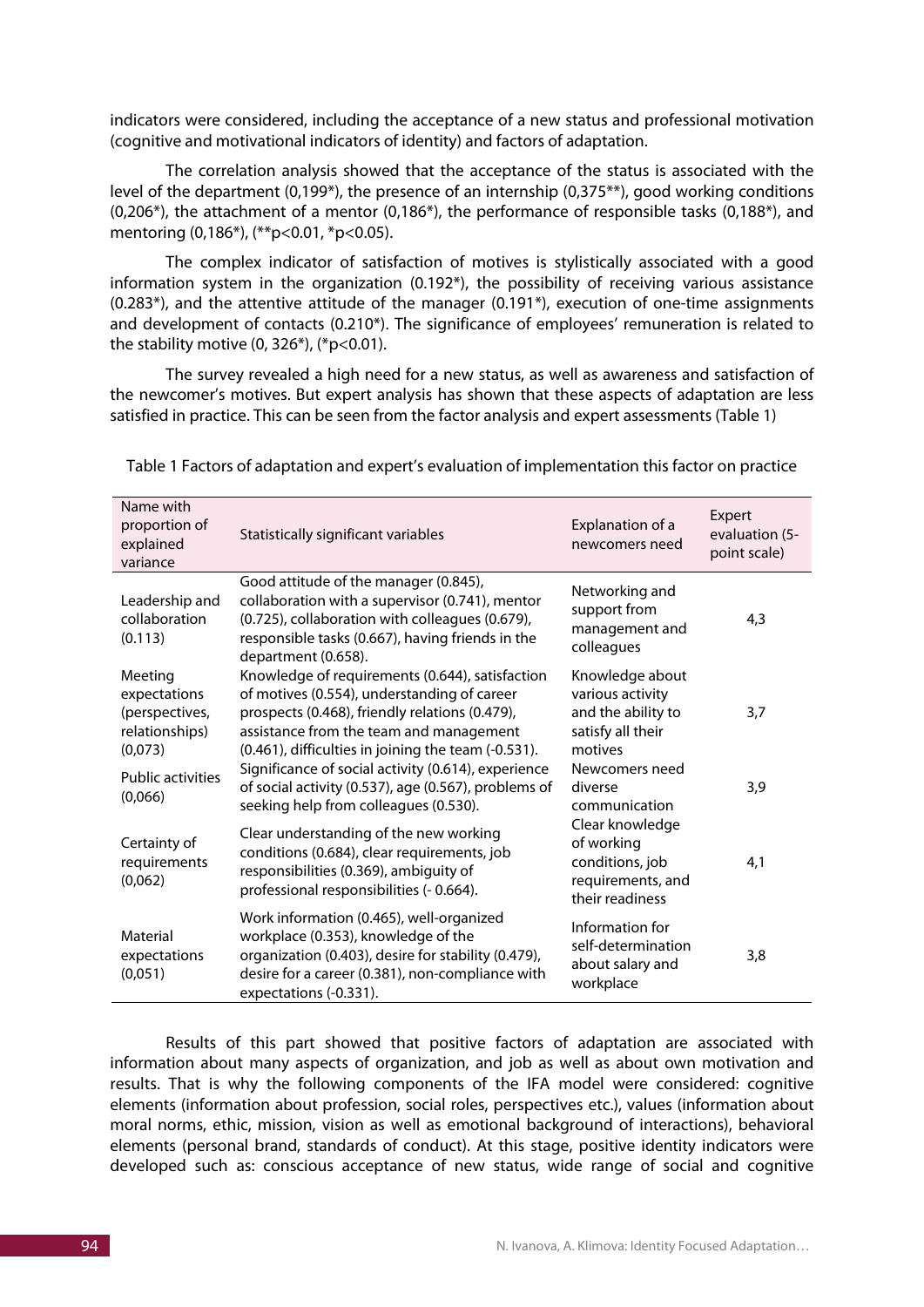motivations, desire to achieve a high level of performance, focus of interaction on expanding contacts with management and colleagues, social and labor activities.

Part 2: A comparison of the effectiveness of the adaptation of newcomers in two different programs was carried out. The research was of a practical nature at the request of a concrete company. The HR management was asked to develop the new program of adaptation to improve the effectiveness of staff. The indicators were considered both subjective (emotional satisfaction) and objective (staff turnover, efficiency of the company).

The company pays great attention to the work with the staff and especially to the adaptation of new employees. The existing adaptation program has shown its effectiveness. But we faced the problems of taking into account the individual differences of newcomers, as well as increasing of their awareness and responsibility. Therefore, a new program with focus on identity was developed. The program included some indicators of positive social identity which were identified in part 1. The IFA program includes the following components: *Preliminary information to newcomers*: preparatory briefing about the company; detailed briefing about the company's rules and regulations; *Information about newcomers to colleagues*: about the new employee, his workplace, the tasks of his adaptation, the appointment of a mentor; *Communications of the mentor*: checking the workplace, the initial conversation, monitoring the problems and successes, the employee's initiation into the company's affairs; *Communications of the manager*: aimed at reducing the uncertainty of the newcomer in the first days of work; *Communication of newcomers*: questions, feedback, ideas, doubts, wishes.

The new program was developed and implemented within six months. Then we compared the effectiveness of the programs on the employees who underwent adaptation (N=15). Self-reports were compared based on the Spectrum methodology (Job Satisfaction Survey; JSS). Indicators were considered: salary, promotion, management, additional benefits, dependent rewards, conditions of execution, colleagues, the nature of the work, informing the public, average annual number of employees per year, number of employees accepted, number of retired employees, profit.

The data obtained before and after the implementation of the program were compared with respect to: JSS scales, the average annual number of employees, the number of employees accepted and retired. Results show that there some differences in dates (table 2).

|                                             | Before implementation | After implementation |
|---------------------------------------------|-----------------------|----------------------|
| Salary                                      | 16                    | 18                   |
| Promotion                                   | 13                    | 18                   |
| Managements                                 | 14                    | 21                   |
| Additional benefits                         | 16                    | 20                   |
| Dependent rewards                           | 12                    | 19                   |
| Conditions of execution                     | 14                    | 18                   |
| Colleagues                                  | 16                    | 21                   |
| The nature of the work                      | 15                    | 19                   |
| Informing the public                        | 13                    | 21                   |
| Average annual number of employees per year | 40                    | 57                   |
| Number of employees accepted                |                       | 17                   |
| Number of retired employees                 | 4                     |                      |
| Profit (million rubels)                     | 2,3                   | 3,9                  |

Table 2 Average values of the measured parameters of self-reports before and after the implementation of the new adaptation program  $(N=15)$ 

Significant differences were found in the indicators (p<0.05): promotion, management, additional benefits, dependent rewards, conditions of execution, colleagues, the nature of the work, informing the public. Thanks to the new adaptation program, the employee becomes more aware of the values of the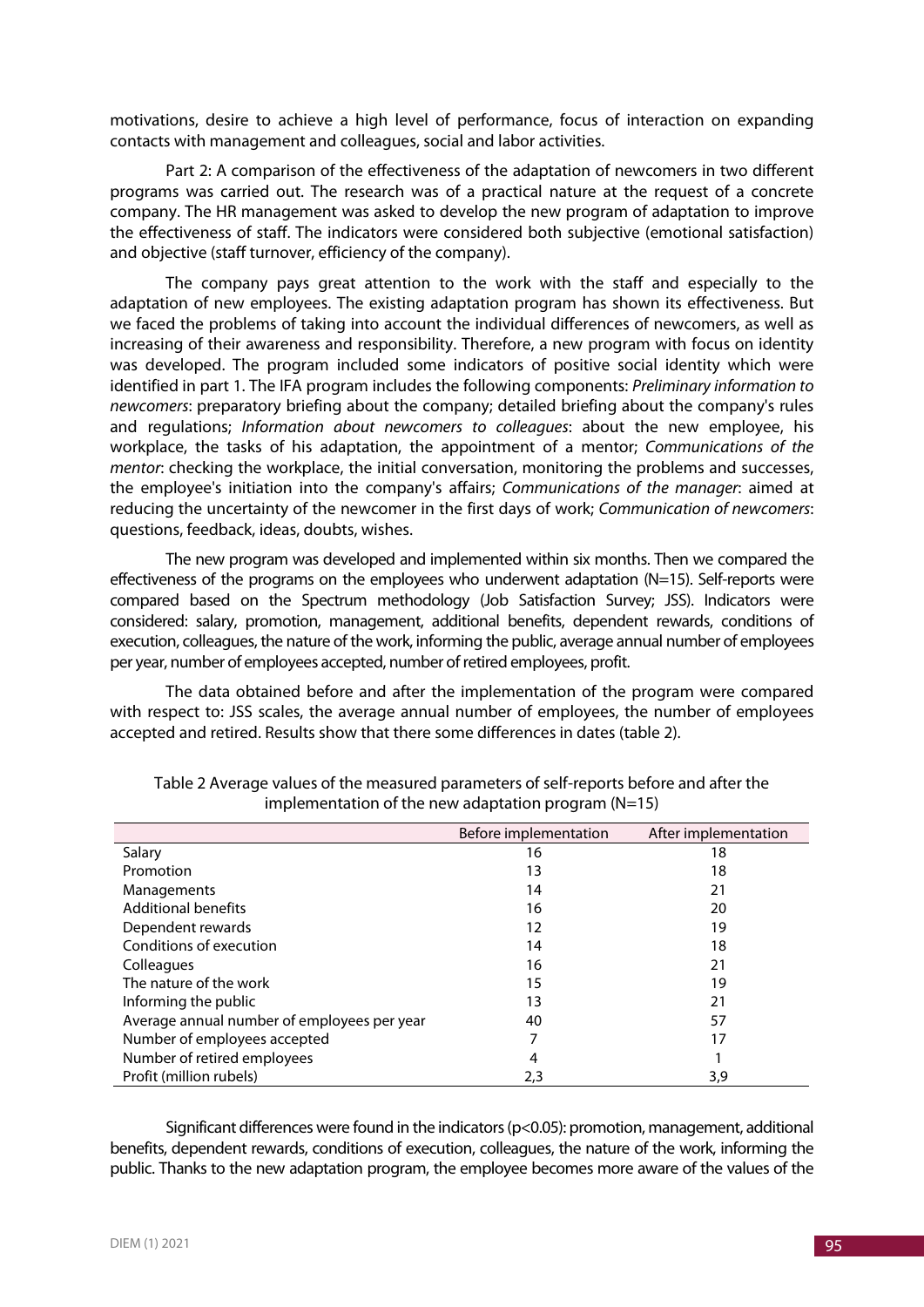organization, the opportunities for his career growth and development. He learns his management, the specifics of the work, gets acquainted with colleagues, etc. The main thing is that he has a desire to continue working in the organization even after the adaptation period.

# **3. CONCLUSIONS**

The main reasons for leaving for a newcomer: the discrepancy between reality and expectations and the difficulty of integrating into a new organization. To help an employee to successfully integrate into a new organization is the most important task of personnel management. The adaptation focused on the identity can be useful in this process.

It should be emphasized that the research was practically oriented and pilot in nature. But the results of this study show that business psychology (a comprehensive view of adaptation factors) and social identity approaches (understanding people behavior in organizations through their identity structure) help us to find a new type of adaptation in organizations which we named identity focused adaptation model (IFA). The model of IFA includes the following components: cognitive elements (information about profession, social roles, perspectives etc.), values (information about moral norms, ethic, mission, vision as well as emotional background of interactions), behavioral elements (personal brand, standards of conduct).

Based on the study, it is possible to present several indicators of positive social identity that need to be taken into account in the process of adaptation such as: conscious acceptance of new status, wide range of social and cognitive motivations, desire to achieve a high level of performance, focus of interaction to expand contacts with management and colleagues, social and labor activities. The study shows that an effectively organized communication process about important elements of newcomers' organizational life is very important in creating a satisfactory level of organizational identity. The communication in the adaptation process is to be organized to provide the newcomer with the information about the organization (to understand rules and regulations, norms, values), to ensure a feedback from managers and mentors (to reduce uncertainty) and to contact his colleagues (to create his network). All these elements ensure positive effects of the adaptation process.

Also, we consider adaptation as an important factor of specific influence on the motivation and behavior of employees and as a process that ensures the inclusion of a person not only in a new profession, but also in a broader environment of his life: social, physical, household, information. Effective adaptation in organization is important for employees in their selfdetermination. Moreover, it helps newcomers to find their own place in organization especially in professional and social environment and behave accordingly.

The developed approaches allows to outline an empirical research program aimed to determine the characteristics of effective adaptation for decline turnover of personnel in organization. During IFA personnel goes throw diffenert understading of their knowledge, emotions, professional skills and surrounding people.

Results of our work can be benefissial for consultants and coaches who work with the problems of turnover, professional identity, loyalty, and performance. The results will be usefull for the personnel management in creating of new adaptation programs, developing training programs based on IFA model.

#### **Limitations of the study**

The study was practice-oriented. It can be attributed to a pilot project, which identified important parameters for improving the effectiveness of the adaptation system. The data obtained can be considered as a pilot to build new hypotheses and further research on a broader sample and with the use of experimental procedures.